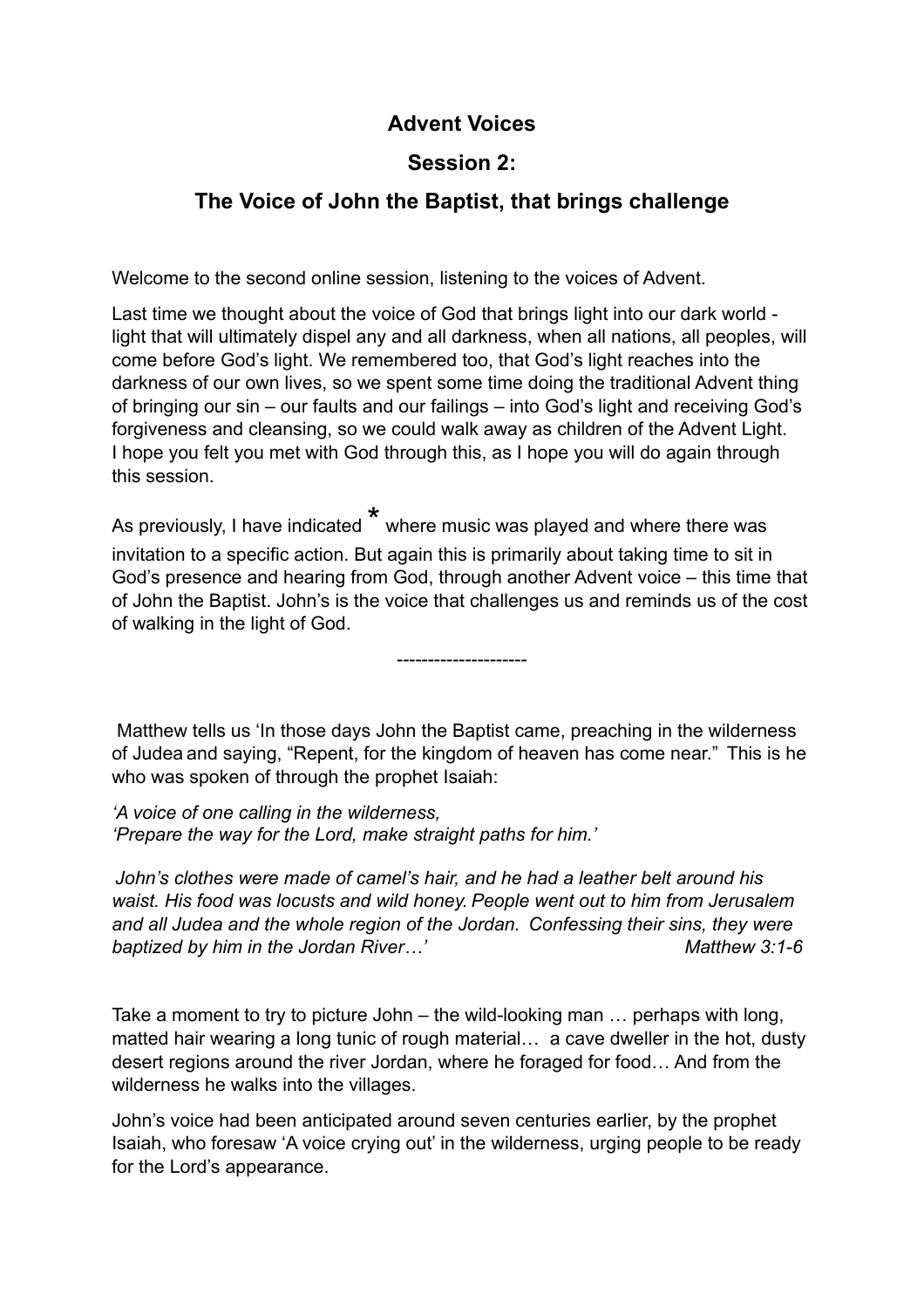And it came to pass. John brought a clear, direct and urgent message: The one God's promised is coming! Get ready by confessing your sins and making public your allegiance to God.

John was not one to pull his punches…Religious teachers and officials came in for particularly severe censure but all the people of God were told clearly and unequivocally that neither their religion, nationality, background or ancestry would save them.

They needed to repent – and then bear fruit worthy of repentance.

They needed to repent – and change the ways in which they lived, because the one who was coming would bring about a new covenant relationship between God and the human race – based on repentance, acceptance and on-going behaviour, signified by baptism.

John's voice brought challenge. It urged people to action of mind and body.

And before we dig into what that same challenge might mean for us today, let's think about baptism.

If you can remember it, think about your own baptism. If you can't, think about what you were told…Or think about services of baptism you have been part of – perhaps of strangers who have come to have their child baptised, or of friends or the children of friends.

\*

How do we understand baptism today?

We're not going to debate the theological merits or otherwise of the current Church of England baptismal policy! Let's just recognise baptism as a public statement, made for over two thousand years in every corner of the world, that an individual belongs to God and to the family of God; the outward sign of the invisible grace of God at work in an individual, steadily transforming that person into God's likeness.

At this point the invitation was given for people to renew their baptism vows and make the sign of the + on their own foreheads

John told people to repent and be baptised… and then live in the light of that baptism.

Let's pause there …

You might not think of yourself as a teacher or an official but to the people who know you, if you go to church, you are religious.

\*

So are you living in the light of your baptism?

How is God, through John's voice, challenging you this Advent?

Although it spoke of the good news to come, John's voice carried a warning. The good news will not be accepted by everyone and those who accept it must then *"bear fruit worthy of repentance"* (Matthew 3:8)

The one who is coming will carry a winnowing fork in his hand. *"… he will clear his*